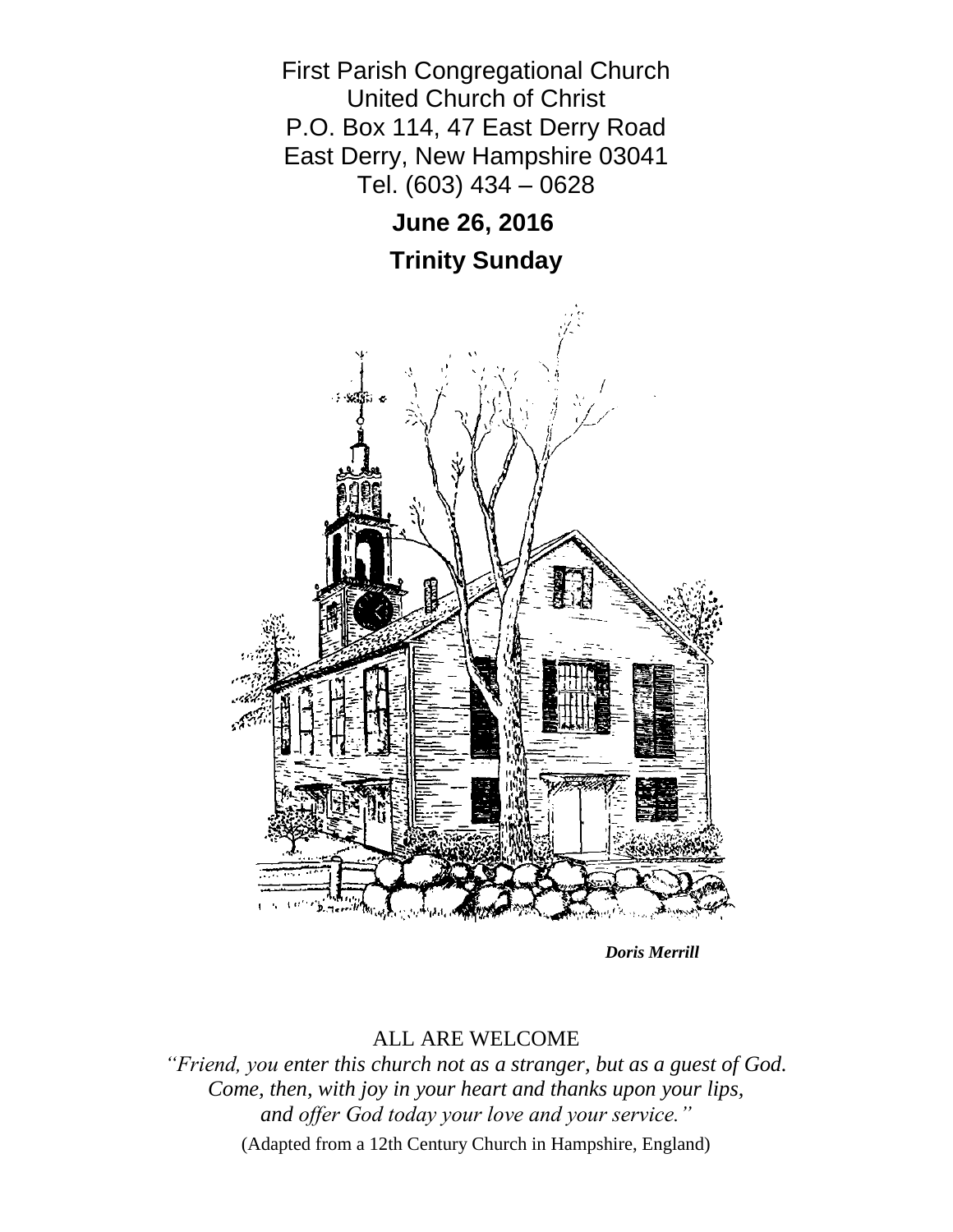# *June 26, 2016 Trinity Sunday*

**Jesus said:** '*Come, you that are blessed by my Father, inherit the kingdom prepared for you from the foundation of the world;* 

*for I was hungry and you gave me food, I was thirsty and you gave me something to drink, I was a stranger and you welcomed me,* 

*I was naked and you gave me clothing, I was sick and you took care of me, I was in prison and you visited me*.' (Matthew 25:34-36)

WELCOME & ANNOUNCEMENTS; SHARING JOYS & CONCERNS

# **WE GATHER INTO THE PRESENCE OF GOD**

\*HYMN NO. 18 *"Guide Me, O Thou Great Jehovah"*

\*CALL TO WORSHIP

One: Praise to God our Creator, source of our being and wellspring of life.

**All: Praise to God our liberator, who sets us free and gives us hope.**

One: Praise to God the Word, love made flesh to dwell among us.

**All: Praise to Jesus the Christ, who feeds the hungry and shows us the Way.**

One: Praise to God the Spirit, fiery light and rushing wind.

**All: Praise to the Holy Spirit, who inspires, challenges, comforts, and sustains us.**

One: Come let us worship the Earth-maker, the Pain-bearer, and the Life-giver\* -

**All: Let us worship God!**

\*PRAYER OF INVOCATION

**O God our Sovereign, how wonderful are the many ways we experience your presence! Help us to draw near to you, that we may receive all that you have to offer us in this time and place. Open our ears so that we can hear your wisdom's call. Set our hearts ablaze with your healing fire. Nourish us with the gift of community. Empower us to follow and to serve you, our Creator, Redeemer, and Sustainer. Amen.**

\*SONG OF PRAISE #236 **Halle, halle, halleluja. Halle, halle, halleluja. Halle, halle, halleluja. Halle, halle, halleluja.**

# **WE INVITE FORWARD GOD'S LITTLE CHILDREN**

*At this time, all children are invited to come forward for the children's offering, and children's time. An offering is not required for participation. All are welcome, especially first time visitors.*

### CHILDREN'S OFFERING "*Jesus Loves Me"*

PRAYER OF DEDICATION (in unison)

**Dear God, we offer you our gifts with thanks and praise, be with us and guide us all of our days. Teach us how to love each other, and to shine your light into the world. Amen.**

**CHILDREN'S MESSAGE Pastor Heidi** 

THE LORD'S PRAYER

**Our Father, who art in heaven, Hallowed be Thy name. Thy kingdom come; Thy will be done; on earth as it is in heaven. Give us this day our daily bread and forgive us our debts as we forgive our debtors. Lead us not into temptation, but deliver us from evil; for Thine is the Kingdom, and the Power, and the Glory forever. Amen**. (Children and youth may now go to their classes.)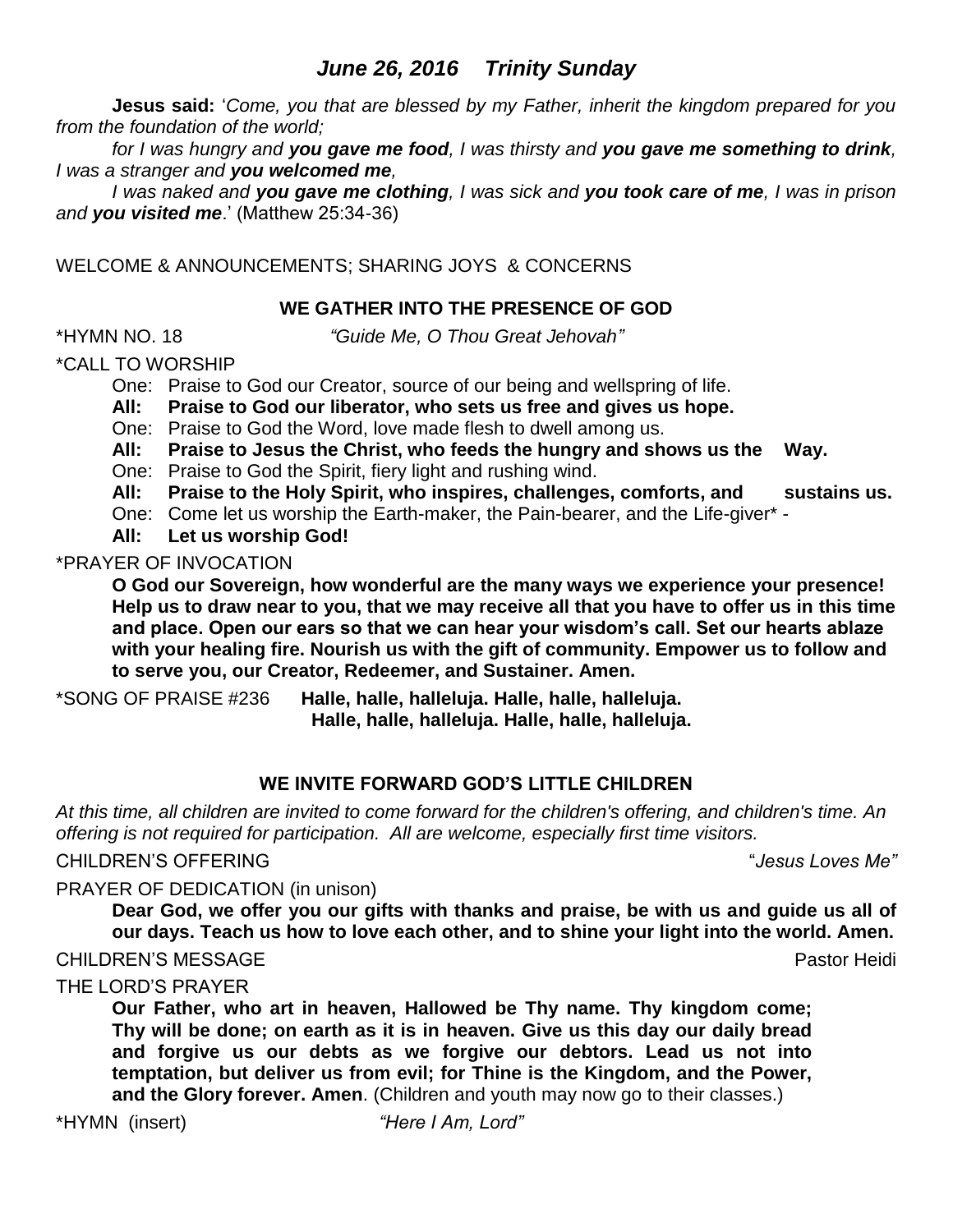### **WE HEAR GOD'S WORD FOR US**

OLD TESTAMENT Proverbs 8:1-4, 22-31 (O.T. pp. 654-655) NEW TESTAMENT Matthew 28:16-20 (N.T. p. 34) SERMON **EXAGLE 10. SERMON** "A Scandalous Love Triangle" The Rev. Heidi Carrington Heath CHOIR ANTHEM *"Don't Look Back"* Spiritual, arr. Larson (*Given in memory of Melissa Mitchell)*

## **WE RESPOND WITH PRAYER**

PASTORAL PRAYER

CHORAL RESPONSE *"Take, O, Take Me as I Am"* John Bell

### **WE RESPOND WITH OUR FINANCIAL GIFTS**

OFFERTORY INVITATION OFFERTORY MUSIC

\*DOXOLOGY #780 **Praise God from whom all blessings flow; Praise God, all creatures here below; Praise God above, you heavenly host: Praise Father, Son, and Holy Ghost.**

\*PRAYER OF DEDICATION

**Lord, richly bless and multiple these offerings of gratitude that all whose lives they touch may know the grace and power of your love. Amen.**

#### **WE ARE SENT OUT TO LOVE AND SERVE A LOVING, SERVING GOD**

\*HYMN NO. 493 *"Oh, Jesus, I Have Promised"*

BENEDICTION AND CHORAL RESPONSE

POSTLUDE

*\*Indicates all that are able may stand.*

MINISTERS OF THE CHURCH MINISTERS OF THE CHURCH

DEACONS OF THE MONTH **BECCA Cobban and Diane Gordon** LAY READER Brian Williams USHERS Ross and Linda Webber Kevin and Diane Gordon Michael Bryan GREETER(s) Becky Fleury PASTOR The Rev. Dr. Deborah Roof ASSOCIATE PASTOR **The Rev. Heidi Carrington Heath** MUSIC DIRECTOR Susan Handy ACCOMPANIST/ORGANIST  $\qquad \qquad \qquad$ INTERIM ADMINISTRATIVE ASSISTANT AND REALLY COMPANY RECORD Becca Cobban

| How are we doing?                               |                 |                 |
|-------------------------------------------------|-----------------|-----------------|
| <b>Financial Committee Report as of 5/31/16</b> | <b>Received</b> | <b>Budgeted</b> |
| Pledges year to date                            | \$86,227        | \$87,500        |
| Plate year to date                              | \$8,479         | \$11,667        |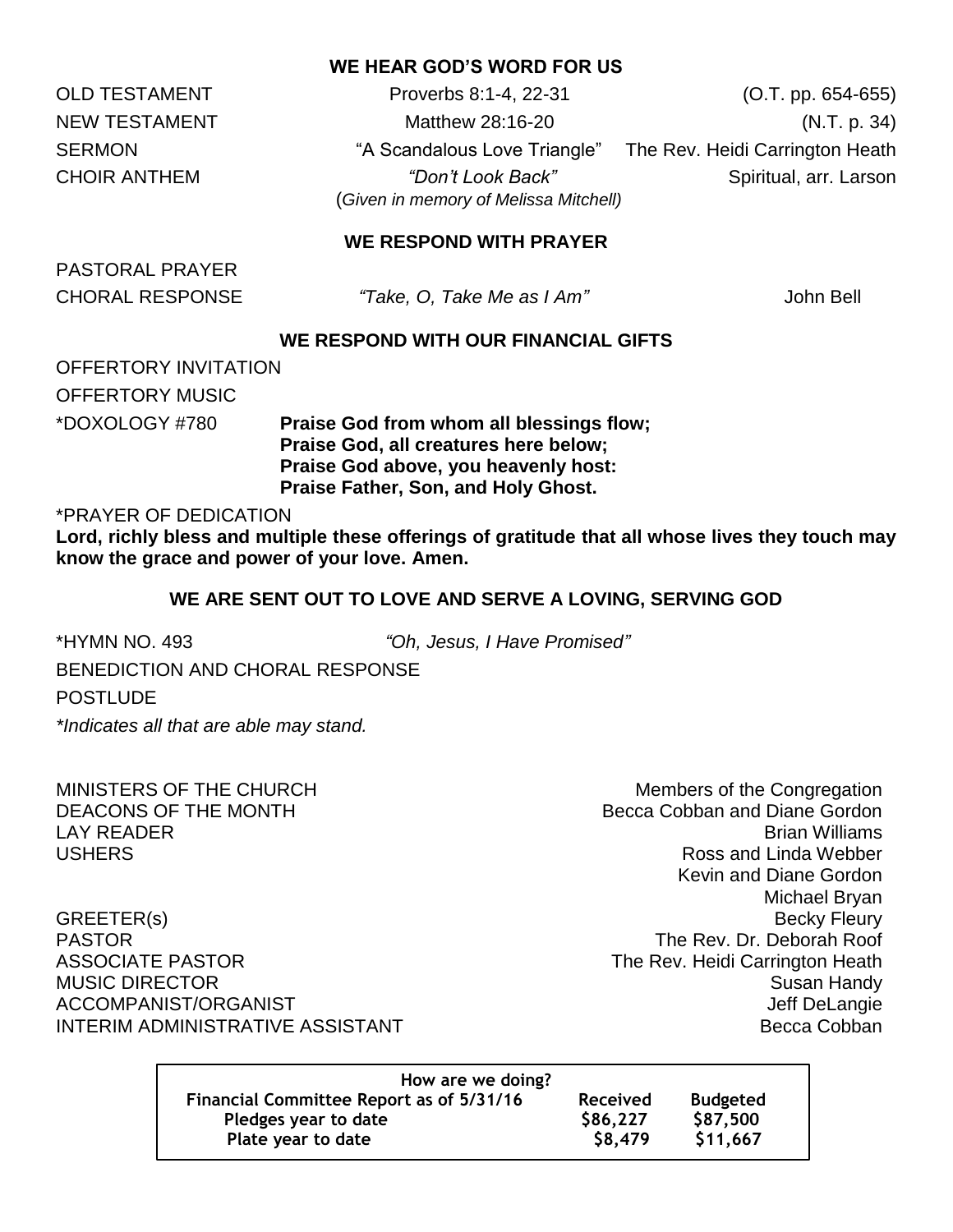# **First Parish Activity Calendar**

#### **Sunday, June 26**

- 9:00am Sr. Choir Rehearsal ~ Luke
- 10:00am Worship ~ Currier
- 10:15am Sunday School ~ John
- 11:00am Bake Sale ~ Currier
- 1:30pm Baby Shower ~ Currier/Kitchen

## **Monday, June 27**

8:00am Nutfield Summer Program ~ Mark/Matthew

#### **Tuesday, June 28**

9:30am Nutfield Summer Program ~ Mark/Matthew 6:15pm GS Troop 20321 ~ Luke 7:00pm Facilities ~ Cook  $7:00 \text{pm}$   $\qquad \text{OA} \sim \text{A/B}$ 

#### **Wednesday, June 29**

8:00am Nutfield Summer Program ~ Mark/Matthew 9:30am Exploring the Bible ~ John

6:00pm GS Troop 13152 ~ John

#### **Thursday, June 30**

8:00am Nutfield Summer Program ~ Mark/Matthew 6:30pm AA Book Study ~ A/B

#### **Friday, July 1**

6:00pm First Friday 7:00pm AA Serenity Sisters ~ A/B

#### **Saturday, July 2**

7:30pm AA ~ Currier

**Sunday, July 3 WORSHIP BEGINS AT 9:00 AM** 9:00am Worship ~ Currier

**Summer Worship Dates:** Save the dates! Our outdoor worship services will take place on **July 10th** and **August 14th** . Please remember to bring your own chair. The Deacons will have a few chairs set up for those who do not have their own chairs or unable to carry them. Childcare will be available. **Exciting news! This year members of St. Luke's United Methodist Church will join in our July outdoor worship!**

**Veteran Page in Directory:** Are you or do you know a member or friend of First Parish who is a veteran (past or present)? We'd love to list them on a special page in our new directory! Please submit name and military branch to Becca Cobban at rcobban@rivier.edu or 490-0884. Thank you!

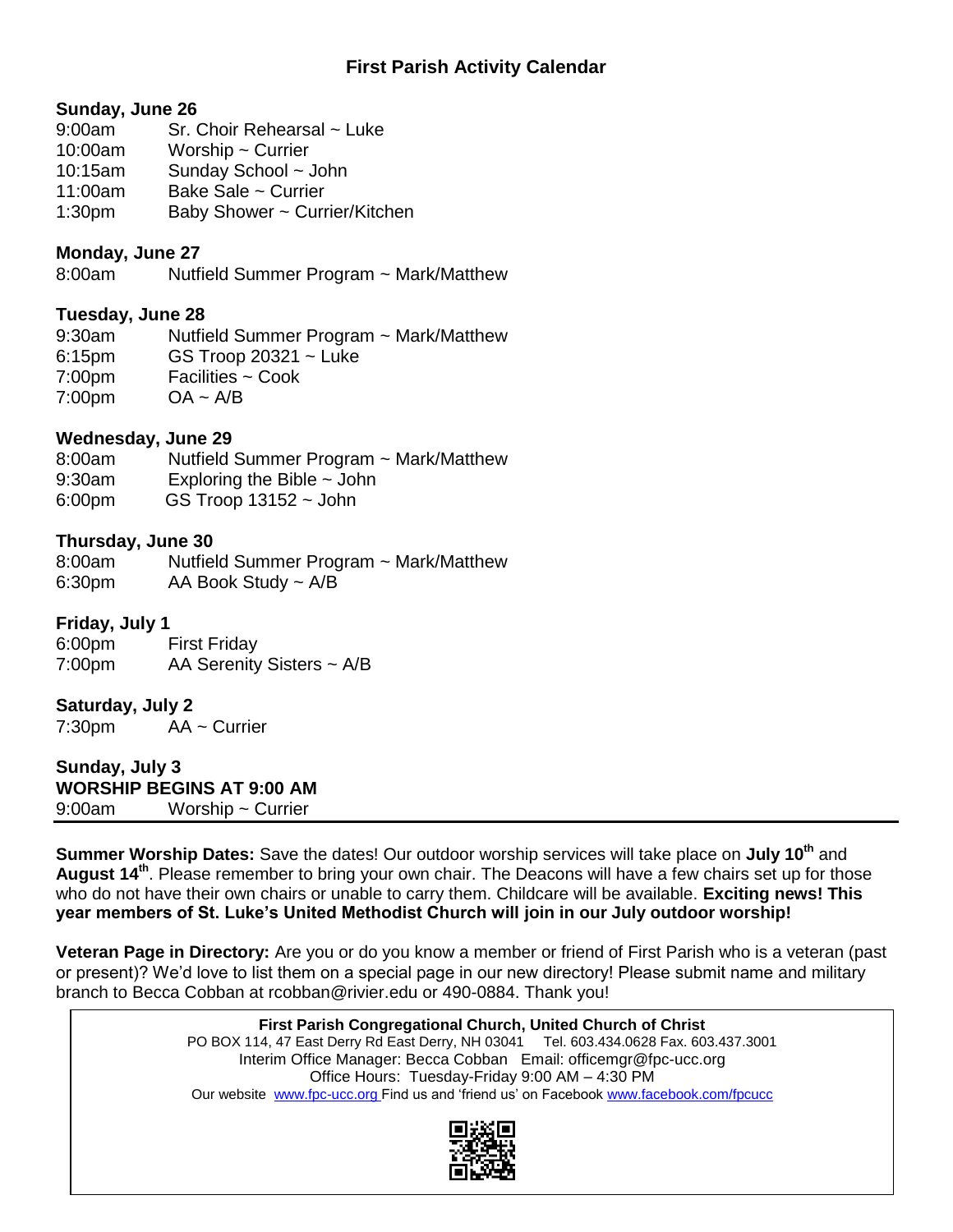# **Proverbs 8.1-4, 22-31**

- 8Does not wisdom call,
- and does not understanding raise her voice?
- $2$  On the heights, beside the way, at the crossroads she takes her stand;
- $3$  beside the gates in front of the town, at the entrance of the portals she cries out:
- <sup>4</sup> 'To you, O people, I call, and my cry is to all that live.
- $22$  The LORD created me at the beginning of his work, the first of his acts of long ago.
- $^{23}$  Ages ago I was set up,
- at the first, before the beginning of the earth.
- <sup>24</sup> When there were no depths I was brought forth, when there were no springs abounding with water.
- $25$  Before the mountains had been shaped, before the hills, I was brought forth—
- $26$  when he had not yet made earth and fields, or the world's first bits of soil.
- <sup>27</sup> When he established the heavens, I was there, when he drew a circle on the face of the deep,
- $28$  when he made firm the skies above.
	- when he established the fountains of the deep,
- $29$  when he assigned to the sea its limit,
- so that the waters might not transgress his command, when he marked out the foundations of the earth,
- 30 then I was beside him, like a master worker; and I was daily his delight,
- rejoicing before him always,
- $31$  rejoicing in his inhabited world and delighting in the human race.

### **Matthew 28.16-20**

16 Now the eleven disciples went to Galilee, to the mountain to which Jesus had directed them. <sup>17</sup>When they saw him, they worshipped him; but some doubted. <sup>18</sup>And Jesus came and said to them, 'All authority in heaven